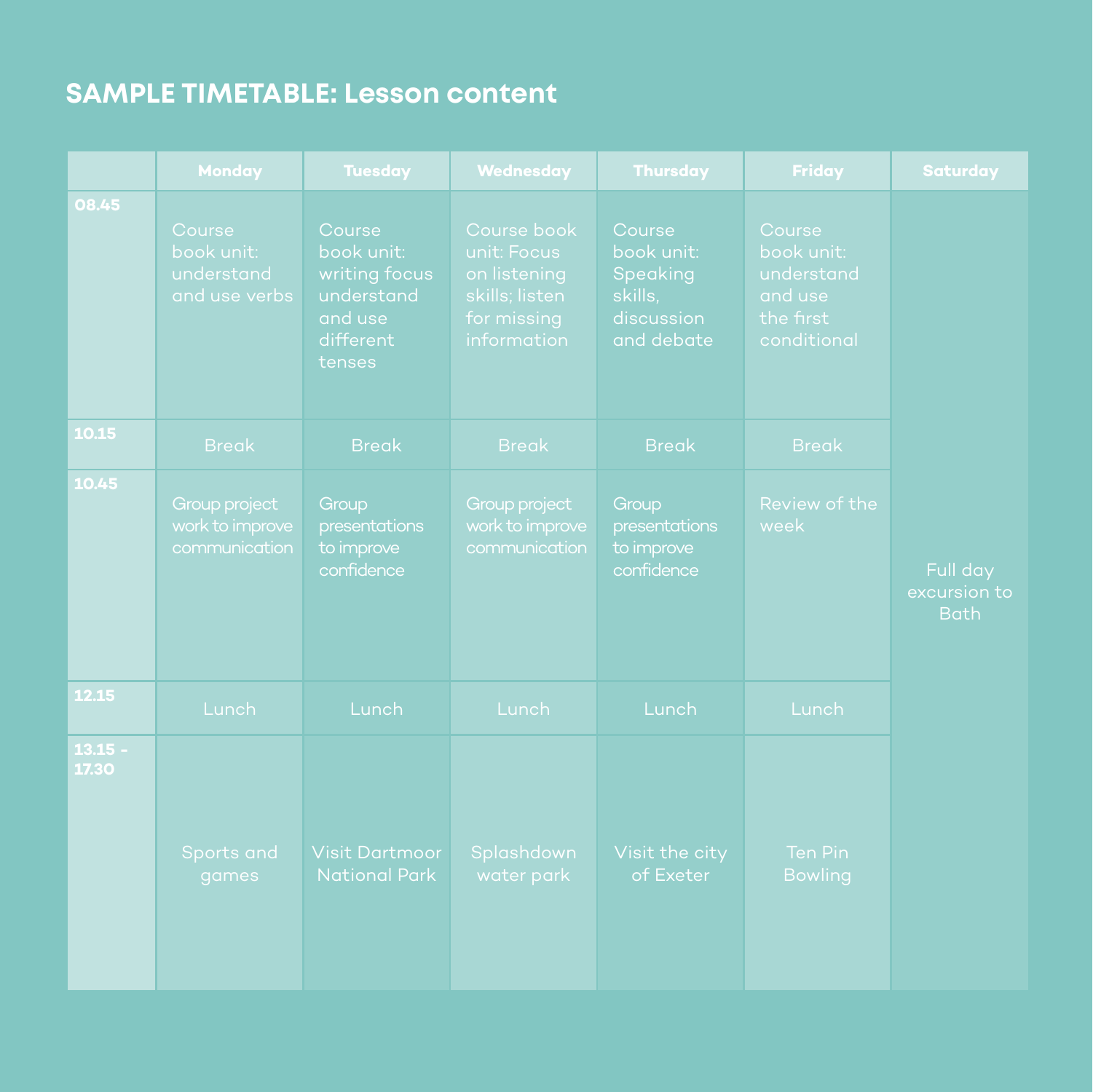## **SAMPLE TIMETABLE: Week 1**

|       | Monday                   | <b>Tuesday</b>               | Wednesday                    | <b>Thursday</b>              | Friday                       | Saturday       | <b>Sunday</b>       |             |
|-------|--------------------------|------------------------------|------------------------------|------------------------------|------------------------------|----------------|---------------------|-------------|
| 08.45 | Lessons                  | Lessons                      | Lessons                      | Lessons                      | Lessons                      |                |                     |             |
| 10.15 | <b>Break</b>             | <b>Break</b>                 | <b>Break</b>                 | <b>Break</b>                 | <b>Break</b>                 |                | Arrivals/Departures |             |
| 10.45 | Lessons                  | Lessons                      | Lessons                      | Lessons                      | Lessons                      | Full-day       |                     |             |
| 12.15 | Lunch                    | Lunch                        | Lunch                        | Lunch                        | Lunch                        | Excursion      |                     |             |
| 13.15 | Sports &<br><b>Games</b> | Half-day<br><b>Excursion</b> | Half-day<br><b>Excursion</b> | Half-day<br><b>Excursion</b> | Half-day<br><b>Excursion</b> |                |                     | At Homestay |
| 17.30 | Dinner at<br>Homestay    | Dinner at<br>Homestay        | Dinner at<br>Homestay        | Dinner at<br>Homestay        | Dinner at<br>Homestay        |                |                     |             |
| 19.30 | At                       | Evening<br>Activities        | Evening<br>Activities        | Evening<br>Activities        | At                           | At<br>Homestay |                     |             |
| 21.30 | Homestay                 | At<br>Homestay               | At<br>Homestay               | At<br>Homestay               | Homestay                     |                |                     |             |

n l